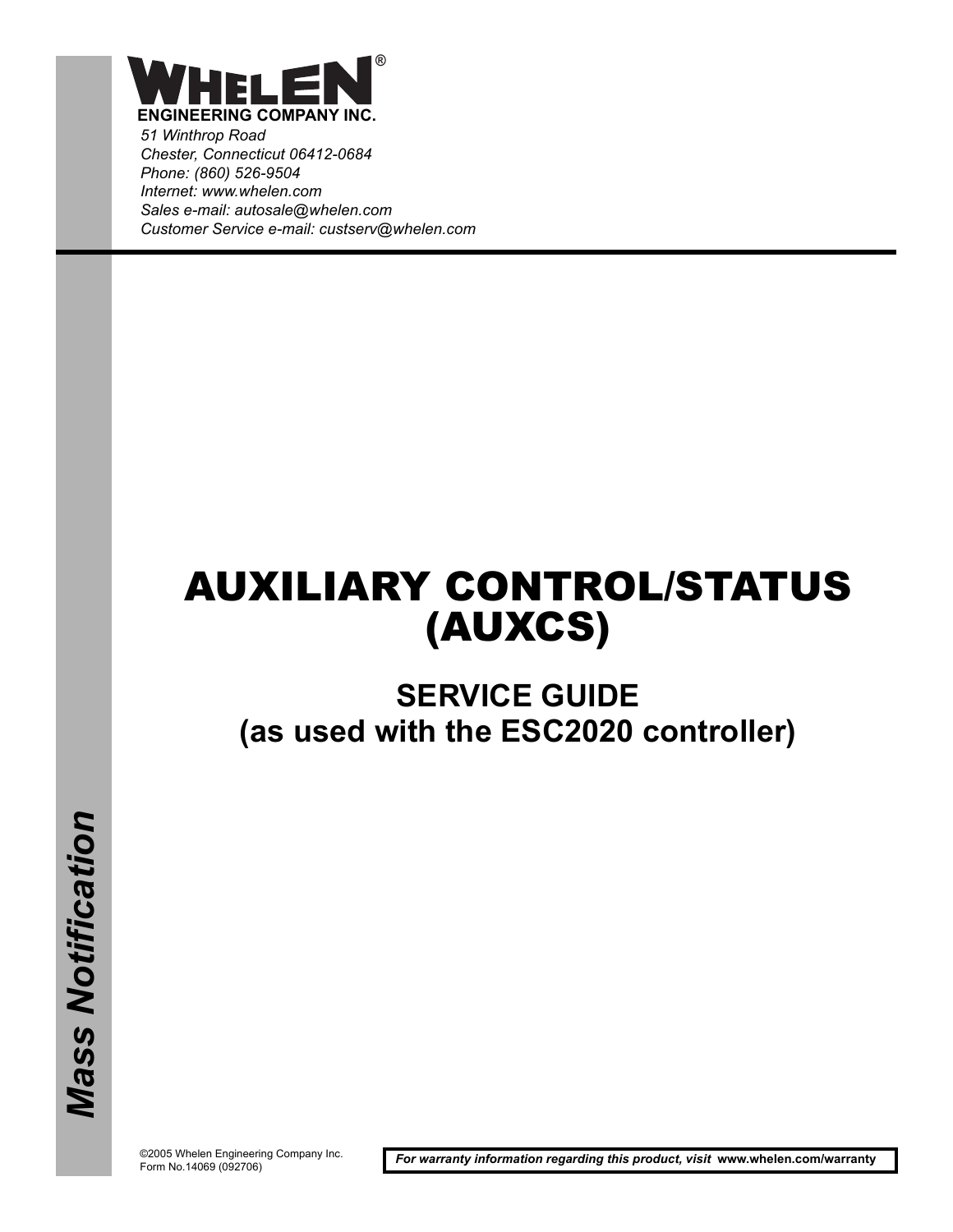**Auxiliary Control/Status (AUXCS)**

**The WPS-2900 may be equipped with an optional module that allows the user to remotely control siren functions and to remotely collect siren status information. The following Whelen commands are supported:**

- **Cancel (or Clear)**
- **Whoop**

**• Wail**

**• Attack**

- **Noon Test**
- **Digital Voice Messages (1 - 16)**
- **Silent Test**
	- **Silent Test Clear**

**• North\***

- **East\***
- **South\***
- **West\***
- **Clockwise\***
- **Counter-Clockwise\***
- **Strobe On**
- **Strobe Off**

**\* = Not available for the WPS-2900**

**The following status bits are supported with Normally Open relay closures:**

| AC               | <b>AC Voltage is present</b>          |
|------------------|---------------------------------------|
| <b>DC</b>        | DC Voltage level is good              |
| <b>Partial</b>   | At least one amplifier is active      |
| <b>Full</b>      | All amplifiers and drivers are active |
| <b>Rotor</b>     | <b>Rotor Active</b>                   |
| <b>Intrusion</b> | <b>Intrusion active</b>               |

**In addition to commands and status functions, the Auxiliary Control/Status Option has transformer coupled circuits for accepting audio. One circuit is active in conjunction with the Public Address command, while the other circuit is used for local audio, such as a local microphone or paging system. The local audio must have a "Push To Talk" contact closure for operation. In either case the audio is broadcast over the system.**

**To activate one of the supported commands, simply make a closure between the desired command input and ground. Typically, a relay is used to make a remote connection. An open collector device may be used, as long as it meets the electrical specifications of this document.**

**When an input is activated by a momentary closure, the siren function will run for the pre programmed time or until another command is activated. For example, the Cancel command will override a warning tone and silence the siren. Note that if a closure is maintained, it can not be overridden.**

- **Alert • Public Address**
- **Air Horn**
	- **Hi/Low**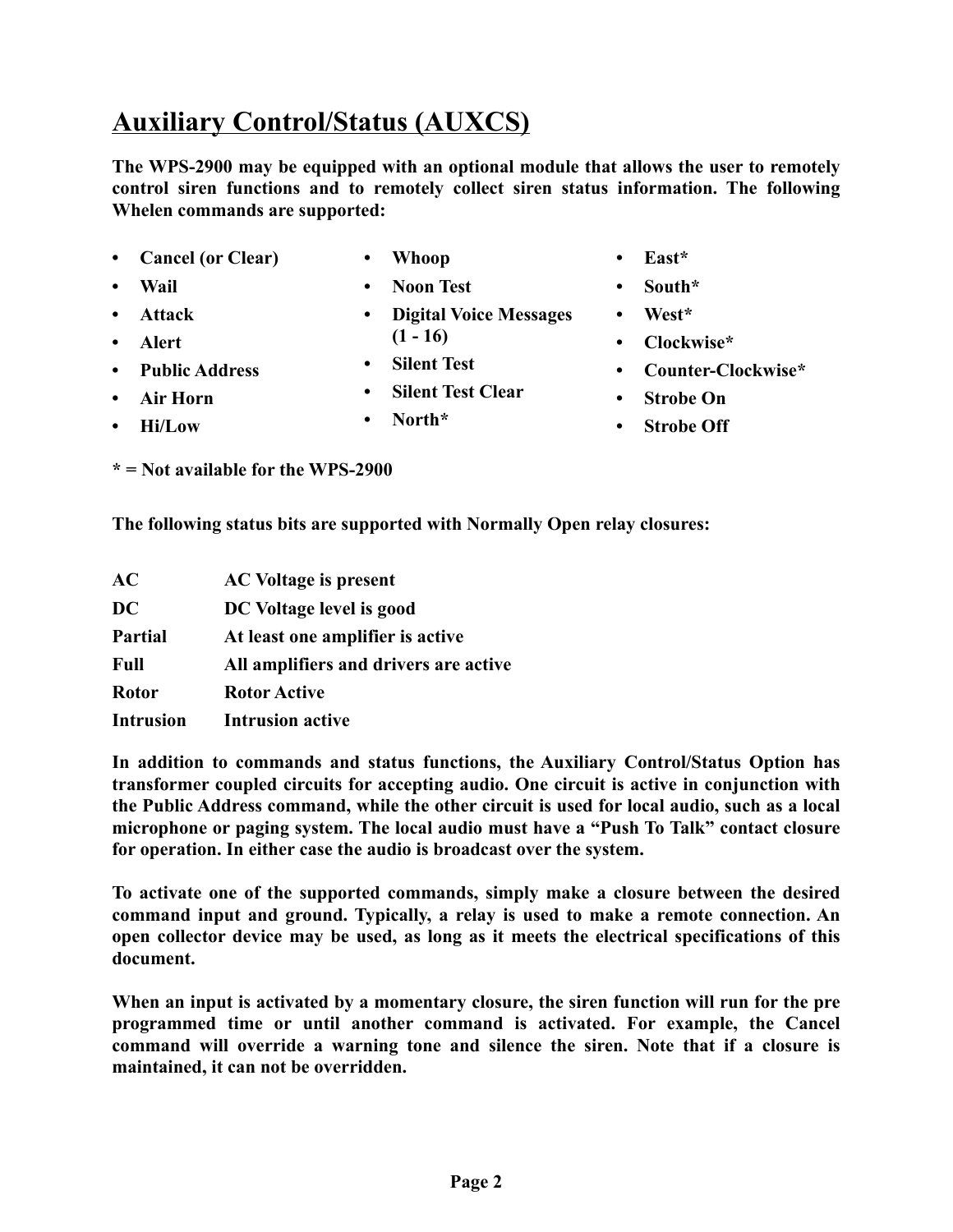**The local audio path operates a little differently than the other commands. The "Push To Talk" closure must be maintained for the duration of the command, however, the activation will automatically turn off if held active for more than 8 minutes.**

**The input cables may be up to 4,000 feet away, based on at least 26 AWG cable. Any audio cable bust be shielded, twisted-pair and grounded at the audio source.**

| <b>Terminal Block 1</b><br><b>Contact Number</b> | <b>Input Function</b>               | <b>Terminal Block 1</b><br><b>Contact Number</b> | <b>Input Function</b>           |
|--------------------------------------------------|-------------------------------------|--------------------------------------------------|---------------------------------|
| 1.                                               | Ground                              | 24.                                              | <b>Message 9 Input</b>          |
| 2.                                               | <b>Cancel Command Input</b>         | 25.                                              | Ground                          |
| 3.                                               | <b>Wail Command Input</b>           | 26.                                              | <b>Message 10 Input</b>         |
| 4.                                               | <b>Attack Command Input</b>         | 27.                                              | <b>Message 11 Input</b>         |
| 5.                                               | <b>Alert Command Input</b>          | 28.                                              | <b>Message 12 Input</b>         |
| 6.                                               | <b>Public Address Command Input</b> | 29.                                              | <b>Message 13 Input</b>         |
| 7.                                               | Ground                              | 30.                                              | <b>Message 14 Input</b>         |
| 8.                                               | <b>Air Horn Command Input</b>       | 31.                                              | Ground                          |
| 9.                                               | <b>Hi/Low Command Input</b>         | 32.                                              | <b>Message 15 Input</b>         |
| 10.                                              | <b>Whoop Command Input</b>          | 33.                                              | <b>Message 16 Input</b>         |
| 11.                                              | <b>Noon Test Input</b>              | 34.                                              | <b>North Command Input</b>      |
| 12.                                              | <b>Silent Test Command Input</b>    | 35.                                              | <b>East Command Input</b>       |
| 13.                                              | Ground                              | 36.                                              | <b>South Command Input</b>      |
| 14.                                              | <b>Silent Test Clear Input</b>      | 37.                                              | <b>Ground</b>                   |
| 15.                                              | <b>Message 1 Input</b>              | 38.                                              | <b>West Command Input</b>       |
| 16.                                              | <b>Message 2 Input</b>              | 39.                                              | <b>Clockwise Command Input</b>  |
| 17.                                              | <b>Message 3 Input</b>              | 40.                                              | <b>CCW Command Input</b>        |
| 18.                                              | <b>Message 4 Input</b>              | 41.                                              | <b>Strobe On Command Input</b>  |
| 19.                                              | Ground                              | 42.                                              | <b>Strobe Off Command Input</b> |
| 20.                                              | <b>Message 5 Input</b>              | 43.                                              | Ground                          |
| 21.                                              | <b>Message 6 Input</b>              | 44.                                              | <b>Remote Audio Input</b>       |
| 22.                                              | <b>Message 7 Input</b>              | 45.                                              | <b>Remote Audio Input</b>       |
| 23.                                              | <b>Message 8 Input</b>              |                                                  |                                 |
|                                                  |                                     |                                                  |                                 |
| <b>Terminal Block 2</b>                          |                                     | <b>Terminal Block 2</b>                          |                                 |
| <b>Contact Number</b>                            | <b>Function</b>                     | <b>Contact Number</b>                            | <b>Function</b>                 |
| 1.                                               | <b>AC Status N.O.</b>               | 7.                                               | <b>Full Status N.O.</b>         |
| 2.                                               | <b>AC Status N.O.</b>               | 8.                                               | <b>Full Status N.O.</b>         |
| 3.                                               | DC Status N.O.                      | 9.                                               | Rotor Status N.O.               |
| 4.                                               | DC Status N.O.                      | 10.                                              | Rotor Status N.O.               |
| 5.                                               | <b>Partial Status N.O.</b>          | 11.                                              | <b>Intrusion Switch N.O.</b>    |
| 6.                                               | <b>Partial Status N.O.</b>          | 12.                                              | <b>Intrusion Switch N.O.</b>    |
| <b>Terminal Block 3</b><br><b>Contact Number</b> | <b>Function</b>                     | <b>Terminal Block 3</b><br><b>Contact Number</b> | <b>Function</b>                 |
| 1.                                               | <b>Push To Talk Input</b>           | 3.                                               | <b>Local Audio Input</b>        |
| 2.                                               | <b>Push To Talk Ground</b>          | 4.                                               | <b>Local Audio Input</b>        |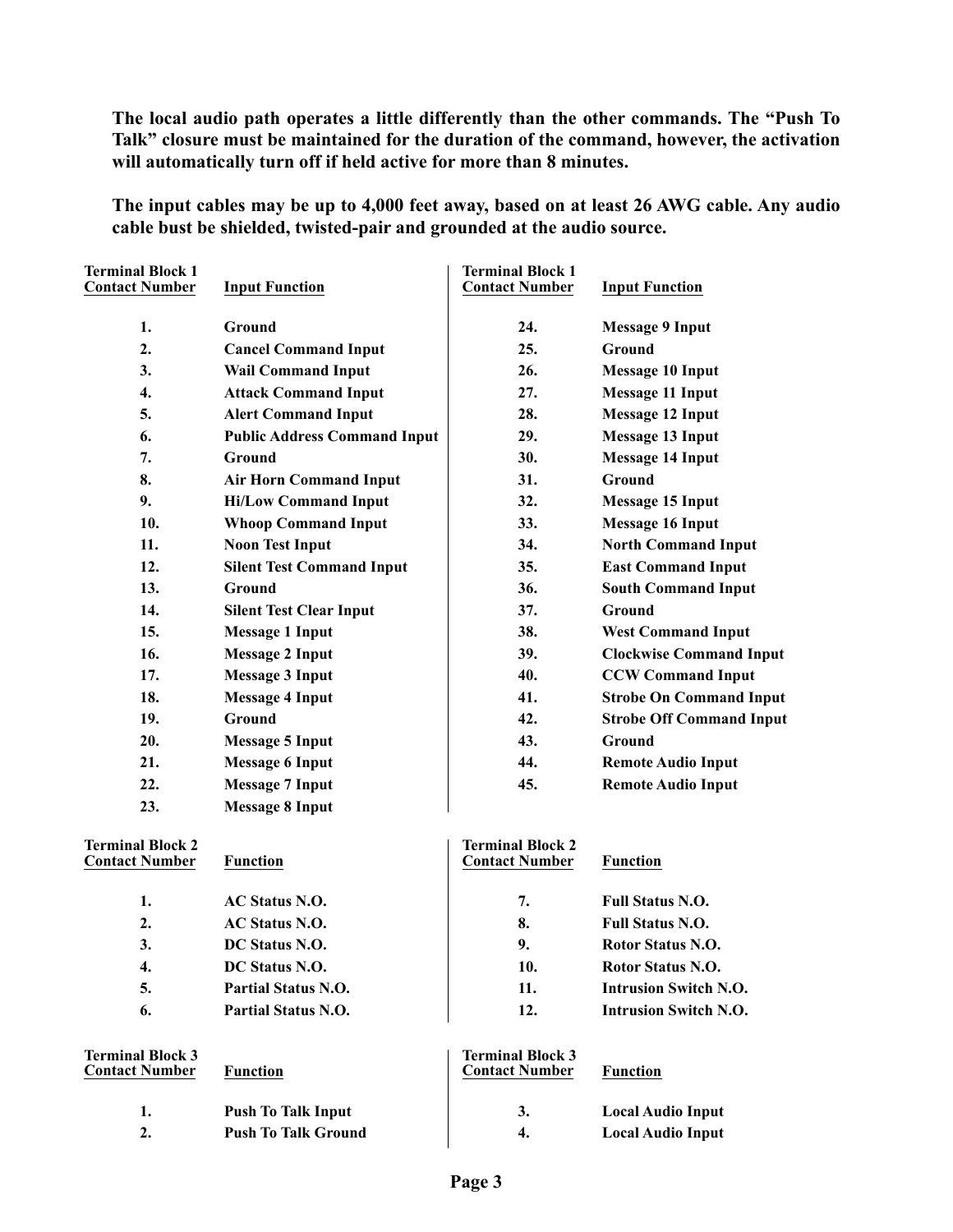| <b>Electrical Input Specifications</b> |                   | <b>Electrical Output Specifications</b> |                  |  |
|----------------------------------------|-------------------|-----------------------------------------|------------------|--|
| <b>Minimum Closure Time</b>            | <b>250</b> ms     | <b>Minimum Voltage Rating</b>           | <b>24VDC</b>     |  |
| Low Level Current (min.): 35 mA        |                   | <b>Current Rating:</b>                  | $250 \text{ mA}$ |  |
| High Level Voltage (max): 32VDC        |                   |                                         |                  |  |
| <b>Audio Input Level:</b>              | $-17$ to $+10$ dB |                                         |                  |  |

**One (1) wiring harness is supplied to connect the ESC2020 Controller to the Auxiliary Control/Status (AUXCS) Option Board.**

**A 16-position connector, J1, as well as a 3-position connector, J2, are mounted onto the AUXCS circuit board. J1 controls the status and control functions available in the AUXCS board. J2 controls the PA/audio functions. The single harness comes out of the ESC2020 Controller with an 18-position connector, J11. All of the available functions of the AUXCS board are addressed through this one single harness.**

## **Auxiliary Control/Status Board Wiring**